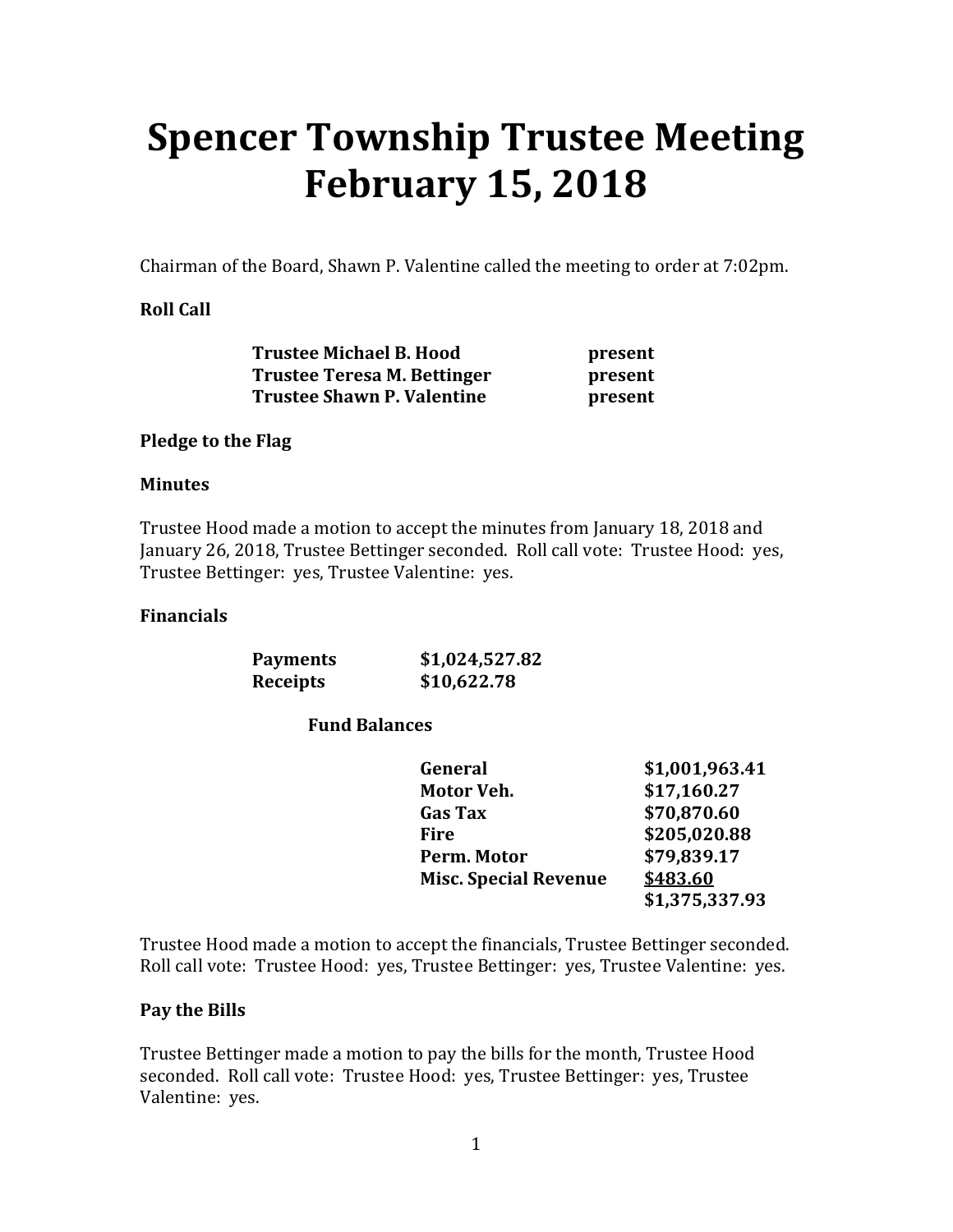#### **Zoning Commission**

Jack Gulvas, Chairman of the Zoning Board stated the Board approved the Zoning status to agricultural from commercial. The property is at the corner of Raab and Bancroft. Trustee Bettinger made a motion to accept the change recommended by the Lucas County Planning Commission, Trustee Hood seconded. Roll call vote: Trustee Hood: yes, Trustee Bettinger: yes, Trustee Valentine: yes.

There was another meeting for a property not specified being switched to M1 usage.

#### **BZA**

No meeting

#### **Road**

The road report for February will be given in March.

Dean Croskey, Road Superintendent, presented an equipment inventory to the Board.

Trustee Bettinger mentioned Schwamberger road is in poor condition between Bancroft and Dorr. The road will be repaved this year she stated. Ron Myers from Lucas County will come out to check it out and perhaps put up "rough road" signs. Mr. Myers needs authorization to come out and check the road conditions. Trustee Hood made a motion giving Mr. Myers from the County Engineer's Office authorization to come out an access Schwamberger Road between Bancroft and Dorr, Trustee Bettinger seconded. Roll call vote: Trustee Hood: yes, Trustee Bettinger: yes, Trustee Valentine: yes.

#### **Fire**

Report will be given in March for February

#### **JEDZ**

The JEDZ Board held a meeting to establish the yearly agenda Trustee Valentine stated.

One of the business owners in the JEDZ area took advantage of the Jobs creation grant.

#### **Correspondence**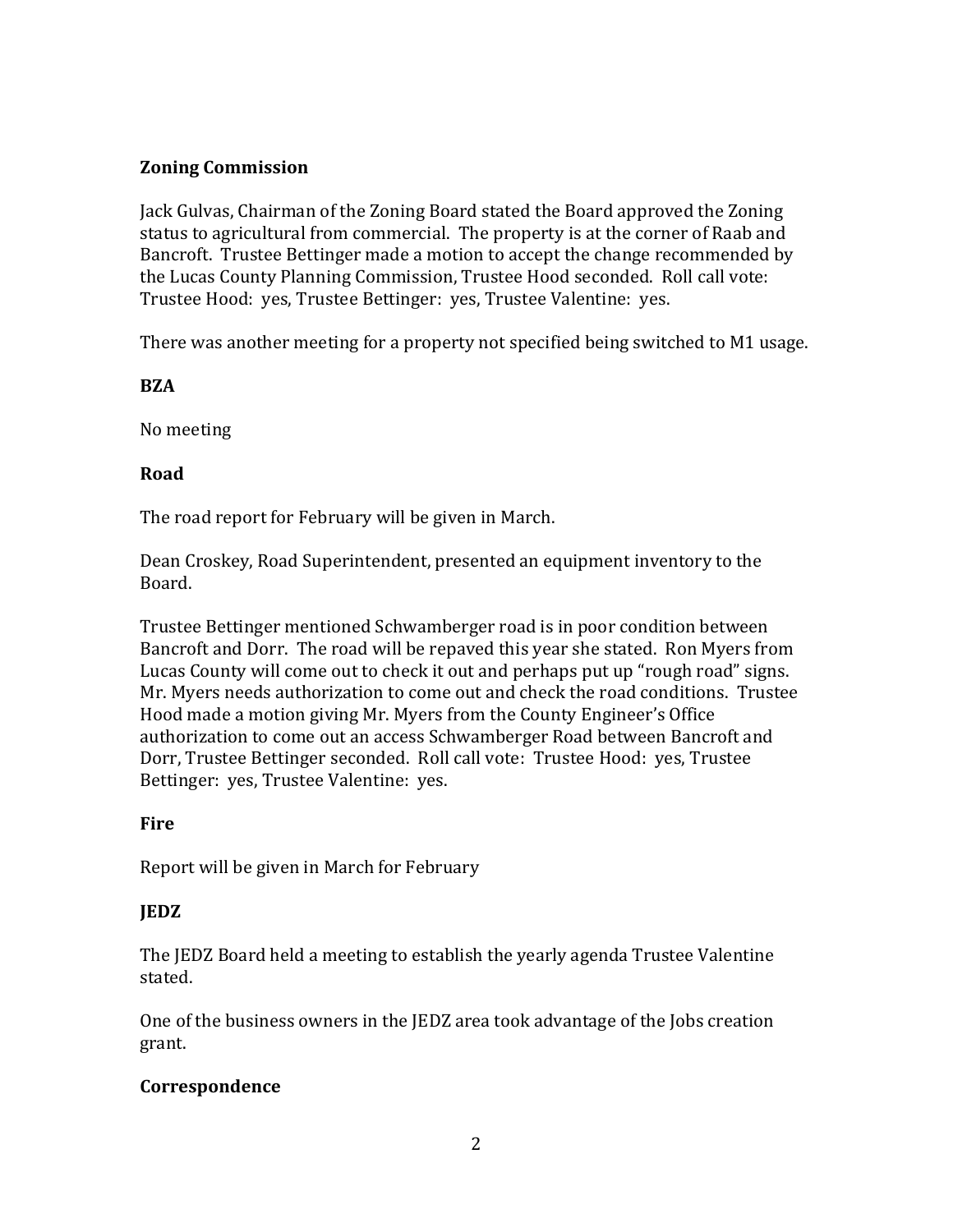-The highway mileage certification form was received from the Lucas County Engineer's Office. The Township is responsible for 9.85 Township road miles.

-The 2017 Bridge Inspection report was received from the Lucas County Engineer's Office:

| Raab over Frankfort Ditch      | CLOSED              |
|--------------------------------|---------------------|
| Meilke over Drennen Ditch      | FAIR                |
| Schwamberger or Drennen Ditch  | FAIR                |
| Degenfelder over Drennen Ditch | <b>SATISFACTORY</b> |
| Eber or Drennen Ditch          | VERY GOOD           |

-We received correspondence from  $5<sup>th</sup> 3<sup>rd</sup>$  informing us of pricing changes.

-The fully executed copy of the joint cooperation agreement for the Schwamberger Road-Phase 2 and Frankfort Road Improvement Project was received.

-The Office of Budget Commission, Lucas County, Ohio approved our amended certificate of estimated resources and appropriations for 2018. Trustee Bettinger made a motion to approve the permanently appropriated figures approved by the Budget Commission and the revenue estimates for 2018, Trustee Hood seconded. Roll call vote: Trustee Hood: yes, Trustee Bettinger: yes, Trustee Valentine: yes.

-Spencer Township is scheduled to meet with the Lucas County Engineer's Office on March 2, 2018 to discuss possible road projects.

-The 2017 4th quarter JEDZ payout was received. Spencer Township received \$251,723.57.

-Regina Tilman, former BZA chairperson, will be contacted for meeting attendance so BZA Board members can be compensated for 2017 attendance.

-Jacob Barnes presented a policy and procedure outline for the BZA, An agenda outline and a sample public hearing notice. These forms will be reviewed and decided upon at the March meeting.

-An invoice for the utilities that will be charged to Springfield Township will be calculated and available for next meeting.

#### **Old Business**

Trustee Hood mentioned if there was any further conversation about purchasing a dump truck. Trustee Valentine stated Monclova Township had decommissioned dump trucks the Township could possibly purchase. This could fit our needs at a reduced price. It will go to auction.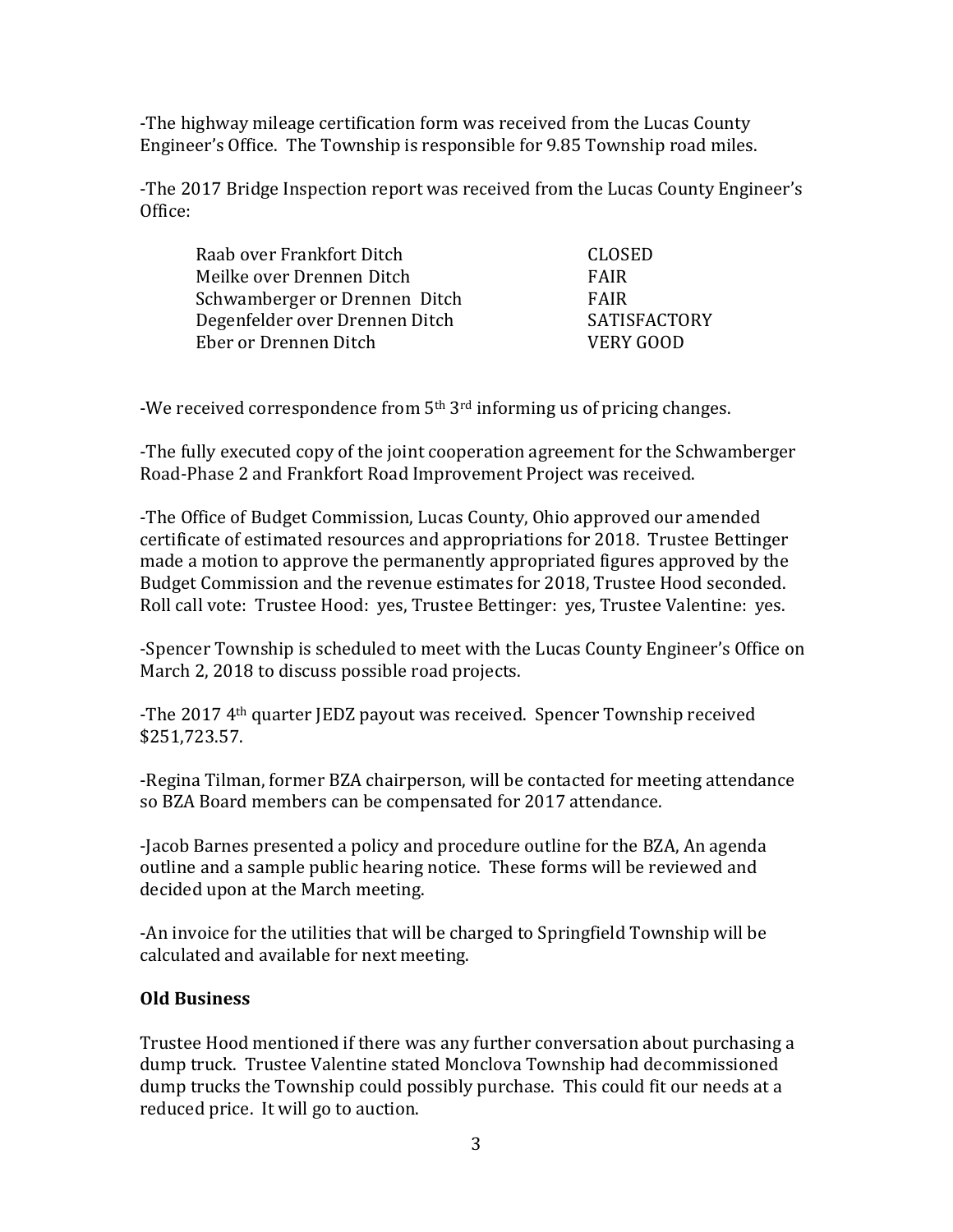Trustee Valentine brought up the changing of school districts for Spencer Township. This would have to go to the electorate. Trustee Valentine is suggesting having an open forum for the community to discuss. The purpose of the meeting is to get Township feedback. The Board will hold a meeting March 20, 2018 at 7:00pm. A letter will be mailed to the residents affected. Trustee Hood made a motion to pay for any expenses to make the public aware of the meeting, Trustee Bettinger seconded. Roll call vote: Trustee Hood: yes, Trustee Bettinger: yes, Trustee Valentine: yes.

Trustee Bettinger made a motion to remove Dean Croskey from working in the Zoning Office, Trustee Hood seconded. Roll call vote: Trustee Hood: yes, Trustee Bettinger: yes, Trustee Valentine: yes.

Trustee Valentine mentioned there is no need for a 2<sup>nd</sup> road employee, Ray Croskey. He is looking at eliminating the position that was originally an as needed position. We can get extra labor from the court or other Townships, Trustee Valentine stated. Trustee Bettinger mentioned Ray Croskey cannot work under his brother Dean Croskey in the road department. This is an ethics issue, Trustee Valentine stated.

Trustee Hood commented on the historical need for 2 people in the road department in the past.

Trustee Valentine said the Board needs to be fiscally responsible.

Trustee Bettinger made a motion to remove Ray Croskey as an employee of Spencer Township, Trustee Valentine seconded. Roll call vote: Trustee Hood: abstain, Trustee Bettinger: yes, Trustee Valentine: yes.

#### **New Business**

Trustee Bettinger asked that Pat Baum's hours increase by 10 hours until she gets caught up. She is now the Zoning Administrator. Trustee Bettinger made the motion for Pat Baum to work 30 hours per week, Trustee Hood seconded. Roll call vote: Trustee Hood: yes, Trustee Bettinger: yes, Trustee Valentine: yes.

Trustee Valentine mentioned Mr. Morgan's outburst last month was very unprofessional. The Board should not accept that type of behavior. Trustee Hood mentioned the Board has had unprofessional behavior in the past and is in no position to make judgment.

Trustee Bettinger stated when things don't go the way we want to, we still need to act in a professional manner.

Trustee Valentine is suggesting to remove Mr. James Morgan from the Board of Zoning Appeals based on his behavior at the Trustee meeting in January. Trustee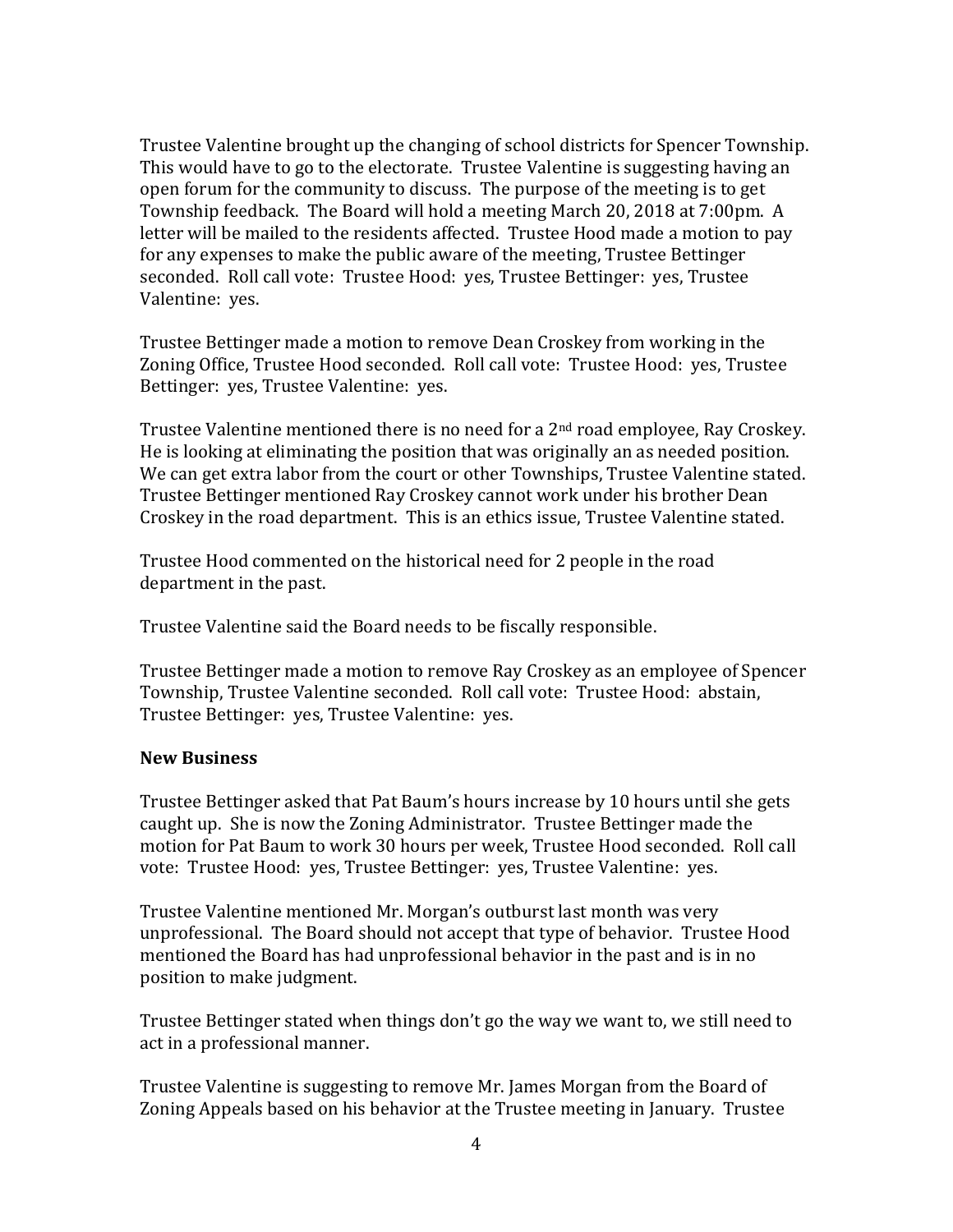Hood believes Mr. Morgan should be spoken to and not just removed because of his actions.

Under section 519.04 Mr. Morgan should be notified and given his chance to speak to the Board of Trustees, Trustee Valentine stated.

Trustee Hood suggested the Board look at Zoning Commission meetings as well. It (unprofessional behavior) happens all the time. He feels the Board is opening a can of worms.

Trustee Bettinger made a motion to issue charges against James Morgan regarding his behavior at the last meeting in January of 2018 and to remove him from the Board of Zoning Appeals, Trustee Valentine seconded. Roll call vote: Trustee Hood: no, Trustee Bettinger: yes, Trustee Valentine: yes.

Trustee Valentine explained the charges have to be issued by certified mail, posted to their address or given to the individual personally. After receipt a hearing must be set no sooner than 10 days from receipt. Trustee Bettinger made a motion to hold a special hearing with Mr. Morgan on this matter March 1, 2018 at 6:00pm, Trustee Valentine seconded. Roll call vote: Trustee Hood: abstain, Trustee Bettinger: yes, Trustee Valentine: yes.

#### **Open to the Public**

The cameras systems are now up and running. Anthony Bettinger and Chris Ruhl volunteered their time for the installation.

Dean Anderson, resident, stated a walking path is being installed by the Metro Parks. Are there be safety measures? Trustee Valentine will look into this matter.

Jack Gulvas, resident, asked if Bob Klumm was off of the Zoning board. He is off the board. Mr. Gulvas asked what is going on with the Joshua Treatment Center. Trustee Valentine explained it is a residential treatment facility that is currently operating outside of Spencer Township Zoning laws.

Mr. Gulvas asked why gravel was put on the county roads. It has been a major problem with many complaints Trustee Valentine explained.

Dean Anderson spoke on the Zoning meeting where the Board was accused of being racist. Trustee Valentine told him the disruptive individual can be asked to leave and the meeting can be adjourned and rescheduled if this happens again.

Trustee Bettinger made a motion to adjourn, Trustee Hood seconded. Roll call vote: Trustee Hood: yes, Trustee Bettinger: yes, Trustee Valentine: yes.